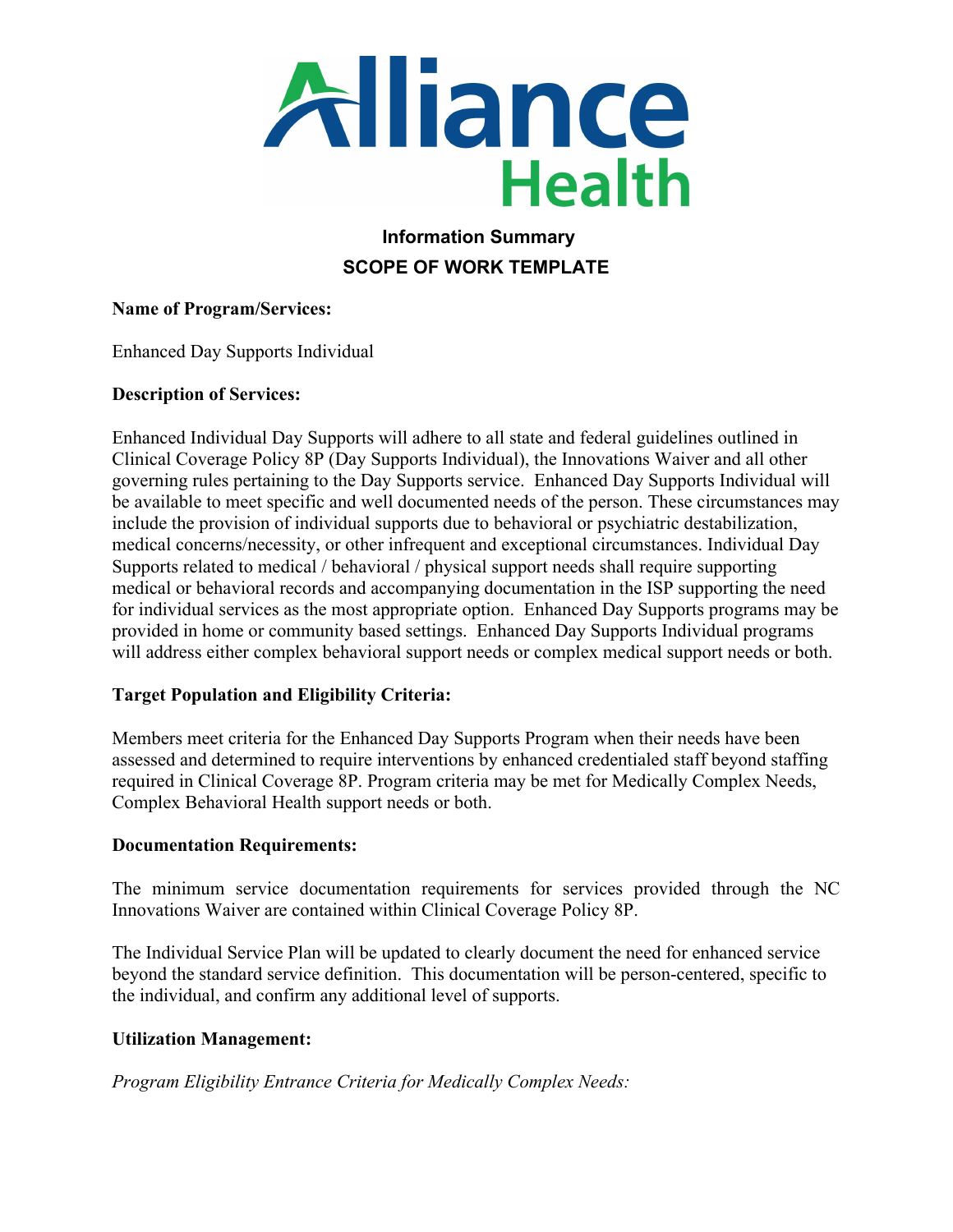

(1) RN/LPN for daily medically complex needs and care tasks that cannot be delegated. If there is a combination of delegated and non-delegated tasks, the enhanced program will only apply to the hours that cannot be delegated. [http://reports.oah.state.nc.us/ncac/title%2021%20-](http://reports.oah.state.nc.us/ncac/title%2021%20-%20occupational%20licensing%20boards%20and%20commissions/chapter%2036%20-%20nursing/21%20ncac%2036%20.0221.pdf) [%20occupational%20licensing%20boards%20and%20commissions/chapter%2036%20-](http://reports.oah.state.nc.us/ncac/title%2021%20-%20occupational%20licensing%20boards%20and%20commissions/chapter%2036%20-%20nursing/21%20ncac%2036%20.0221.pdf) [%20nursing/21%20ncac%2036%20.0221.pdf](http://reports.oah.state.nc.us/ncac/title%2021%20-%20occupational%20licensing%20boards%20and%20commissions/chapter%2036%20-%20nursing/21%20ncac%2036%20.0221.pdf)

## **AND**

(2) An assessment and service order from a qualified healthcare professional determining RN/LPN daily treatment needs which are medically necessary and cannot be delegated is required for admission into the enhanced day supports program.

## **AND**

(3) A score of 7 or above on the Supports Intensity Scale (SIS) representing severe medical risk.

### **AND**

(4) Current supports are unable to provide the necessary medical intervention.

**AND**

(5) There are no other available/effective service that would be equally or more effective.

Complex medical needs may be short-term or require long-term support. The assessment shall include a recommendation of the expected frequency and duration of RN/LPN care tasks required to meet the medically complex needs of the individual. All staff working directly or indirectly with the member must have documented training of the medical support plan initially and with each revision.

*Program Continued Stay Criteria for Medically Complex Needs:*

(1) The member's complex medical needs have not improved or worsened and continue to require RN/LPN daily tasks which cannot be delegated.

### **AND**

(2) Criteria for program entrance 1-5 continue to be met.

## *Program Eligibility Entrance Criteria for Complex Behavioral Health Support Needs:*

Enhanced behavioral health support needs for members with co-occurring ID/MHSUD/TBI presentation requiring the intervention of direct support professional (DSP). DSP staff qualifications must, at minimum, meet AP/QP (associate or qualified professional) with experience supporting members with co-occurring treatment needs or is a DSP with documented NADD or CBIS certification.

1. Member has been assessed and determined to require the support of qualified DSP staff due to meeting at least one criteria below: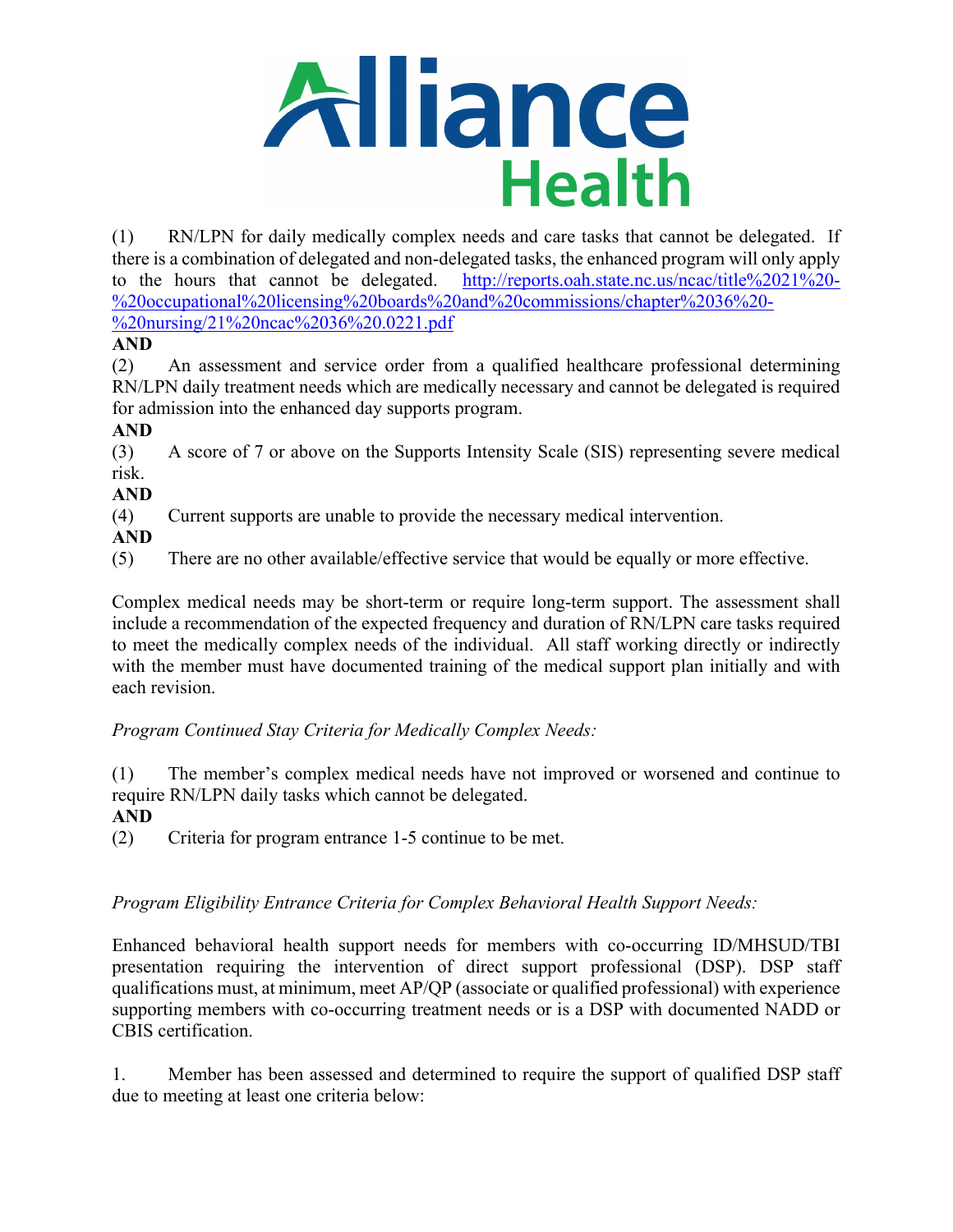

(d) More than 2 critical incidents have been documented in the last 3 consecutive months. Critical incidents is defined as urgent care needs requiring the treatment team implement the member's crisis plan. Crisis services include Emergency Department, Mobile Crisis, On Call Crisis Staff, Crisis Respite, psychiatric hospitalization, etc.)

(e) Member is transitioning from Institution to family/own home and will only be living with family for limited time period and has a history of receiving behavioral health support needs while in the institutional setting.

(f) Frequently recurrent hospitalizations within the past year related to behavioral support need stabilization.

# **AND**

2. Specialized Consultative services developed a Behavioral Support Plan which has been tried and found to be ineffective due to the need for daily intervention by a qualified DPS or Behavioral Health licensed staff.

## **AND**

3. Member's needs have been assessed ad determined that Outpatient Therapy is insufficient to meet the complex behavioral health needs or specialized outpatient therapy does not exist in the network.

## **AND**

4. A score of 11 or above on the Supports Intensity Scale (SIS) representing severe behavioral risk.

*Program Continued Stay for complex Behavioral Support Needs:*

The criteria for continued stay in the Enhanced Day Supports Program must meet the following:

4. Any one of the following criteria:

c. The desire outcome of level of functioning has not been restored, improved, or sustained over the timeframe outlined in the member's behavioral support plan.

d. The member continues to be at high risk of interventions requiring frequent use of the crisis services, hospitalization or at risk for entry into an institutional level of care.

## **AND**

5. Any one of the following:

c. Member is making satisfactory progress towards meeting goals and there is documentation to support continuation of direct support by the DSP is required to continue or sustain progress towards goals.

## **OR**

d. Member is not making satisfactory progress towards meeting their goals and modifications to the behavioral support plan have been made for more effective interventions.

## **AND**

6. Step down to lower levels of care has been assessed and determined to be insufficient to meet the complex behavioral health needs of the member.